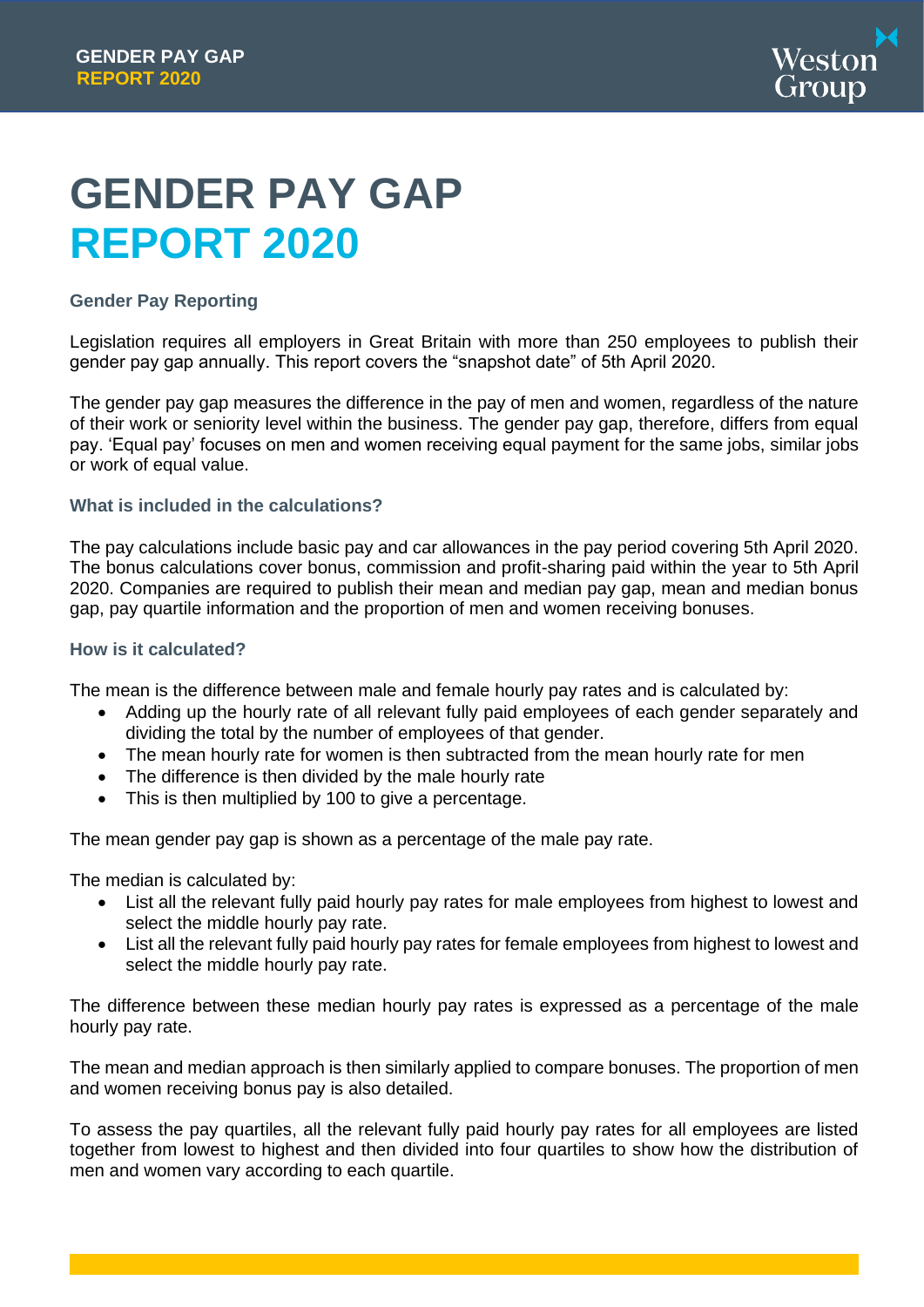

# **Gender Pay Figures for Weston Group**

The Government locked down the UK on 24th March 2020 due to Coronavirus. Only specific categories of work were permitted to continue. Construction was not considered essential; therefore, the majority of our business activities ceased and most employees (87.5%) were furloughed for a short period commencing 1st April 2020. People on furlough leave are not included in the gender pay gap. The gender pay gap below, therefore only **relates only to the 53 employees who were not furloughed**. Although there were 421 employees on the reporting date of 5th April 2020, the gender pay gap detailed below only relates to 12.5% of our employees. Therefore, it is not a true reflection or representation of our gender pay gap, but we are still required by law to publish it.

The gender bonus gap was unaffected by furlough and is therefore an accurate reflection.



An annual discretionary bonus was paid within the review period to every person employed before July 2019 and not under notice when the payment was processed. During the period, the only employees not to receive a bonus commenced employment between August 2019 and the review date of 5th April 2020.

# **Pay Quartiles by Gender**

As of 5th April 2020, 421 people were employed. However, due to furlough, only 53 employees were full-pay relevant employees for gender pay reporting purposes. The pay quartiles detailed below only include the 53 employees unaffected by furlough, of which 8 are female and 45 males. Therefore only 15% of employees reported on are female. This means if the females were evenly distributed amongst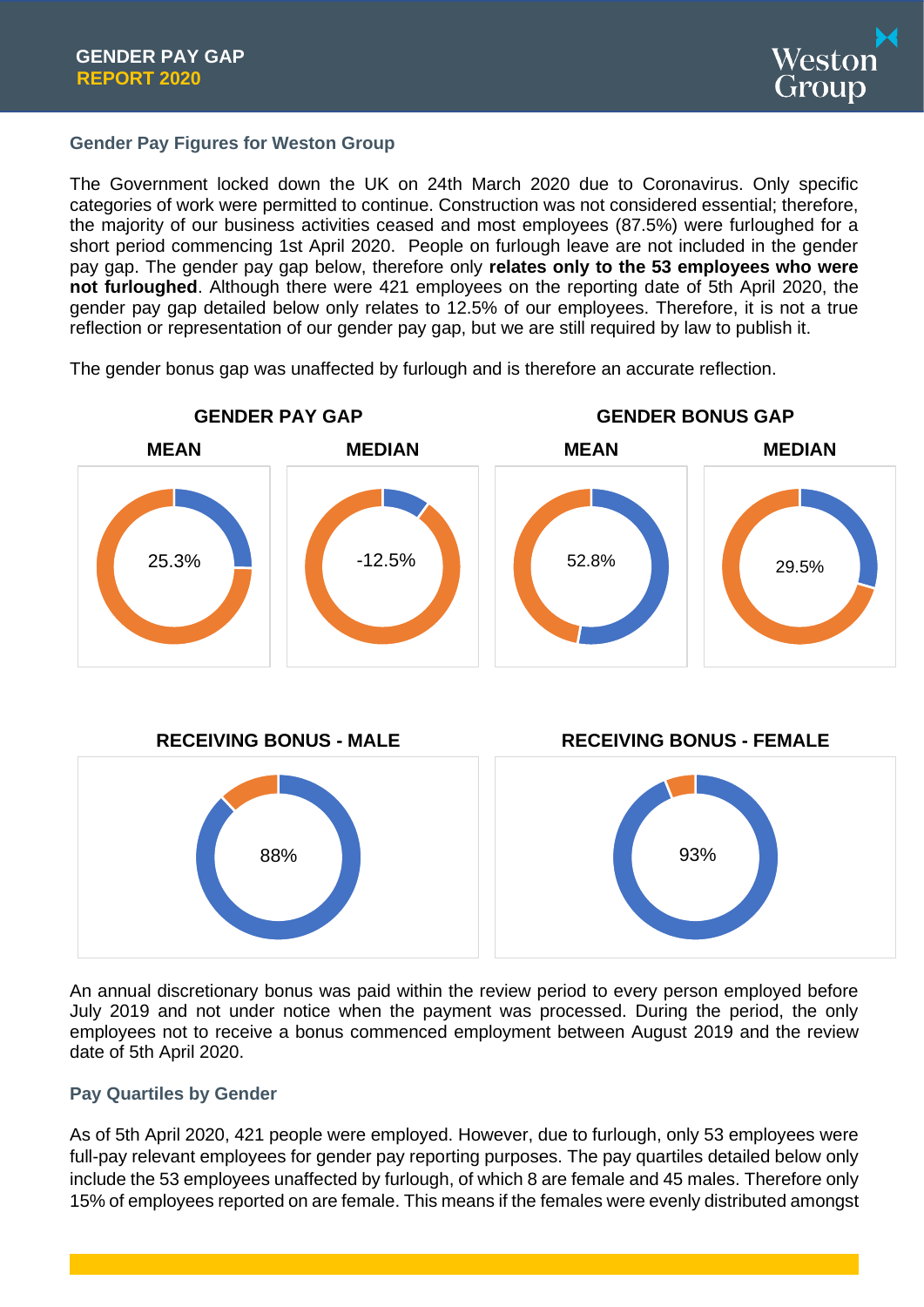

the quartiles, it would only be possible to achieve a maximum result of 15% in each quartile. Reporting only on those unaffected by furlough distorts the true picture in our organisation.



**Female 15% Employee Count: 8**

**Male 85% Employee Count: 45**

# **PERCENTILES**

#### Q1 (Lower Quartile)

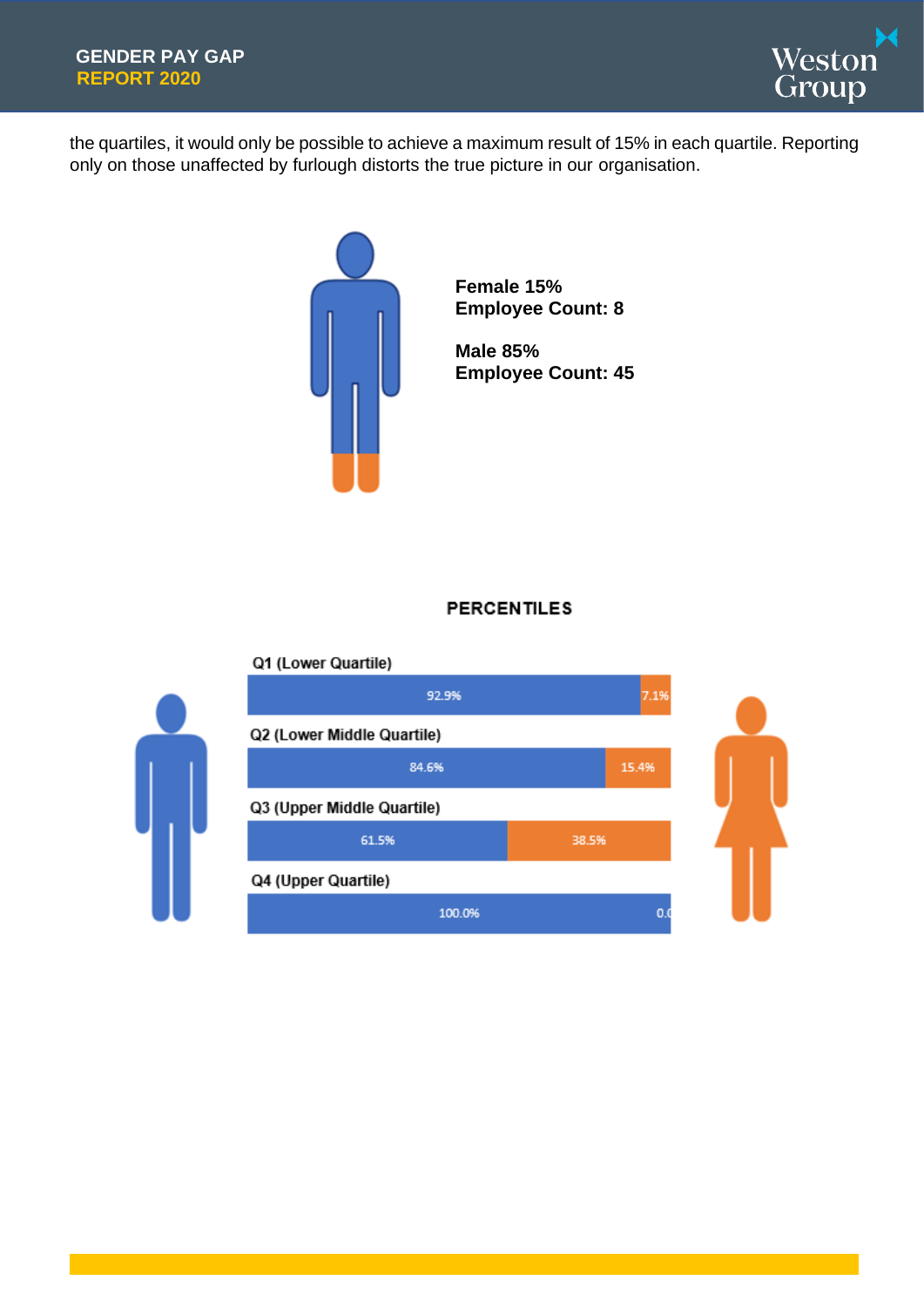

# **What are the underlying causes of Weston Group Plc's gender pay gap?**

Weston Homes Plc. is committed to equal opportunities and treatment for all employees regardless of sex, race, religion or belief, age, marriage or civil partnership, sexual orientation, gender reassignment, disability, pregnancy and maternity. All our employees undertake Equality and Diversity training. We appreciate a diverse workforce creates an environment in which innovation and creativity flourish.

Under the law, men and women must receive equal pay for the same or broadly similar work. We can demonstrate our commitment to equal pay; however, we have a gender pay gap according to the calculations specified by gender pay reporting. Weston Homes Plc carries out continuous pay and benefits reviews and is confident male and female employees are treated equally regarding pay, benefits, career opportunities and access to learning and development.

Our gender pay gap does not stem from paying men and women differently for the same work but due to the roles in which men and women work within the business and the salaries attracted by those roles. This year, due to the global pandemic and furlough's impact, the reporting is distorted and does not represent an accurate picture. The gender pay gap in construction generally results from an industry where the majority of resources are predominantly male. Insufficient women have been attracted to take up careers within the industry, leading to fewer applications for consideration at both senior and professional levels, resulting in a negative pay gap for both our company and the industry.

# **How does Weston Group Plc's gender pay gap compare with that of other organisations?**

Our gender pay gap reflects industry norms and, unfortunately, is similar to most of our peers. The under-representation of women in the industry impacts all businesses in our sector. It is no secret the property and construction industry suffer from female under-representation, which has led to a severe under-representation of women in senior roles. Construction has historically been perceived as a male industry, leading to most available professionals being male.

We welcome the legislation and hope it will raise awareness of the under-representation of women, particularly in senior roles, within the industry. There needs to be a continued focus on changing social attitudes and reducing the stereotyping of roles in the industry and the media, together with a massive campaign to raise awareness of the diversity of careers the industry offers to attract more women.

# **What is Weston Group Plc doing to address its gender pay gap?**

Weston Homes Plc proactively seeks and encourages female trainees to apply for trainee programs to increase the number of women considering careers within the industry. Over time this will help increase the number of female professionals available, which in years to come will improve the gender pay gap as there will be an increased number of senior and professional women working at higher levels.

Weston Homes Plc. actively targets attracting females into careers within the industry and applying for various sponsored training programs. We continue to promote our Early Careers program, which is dedicated to promoting careers in our sector to young people, particularly women. A combination of school assembly talks, careers fairs, work experience placements, open days and encouragement from influential women in our business take place.